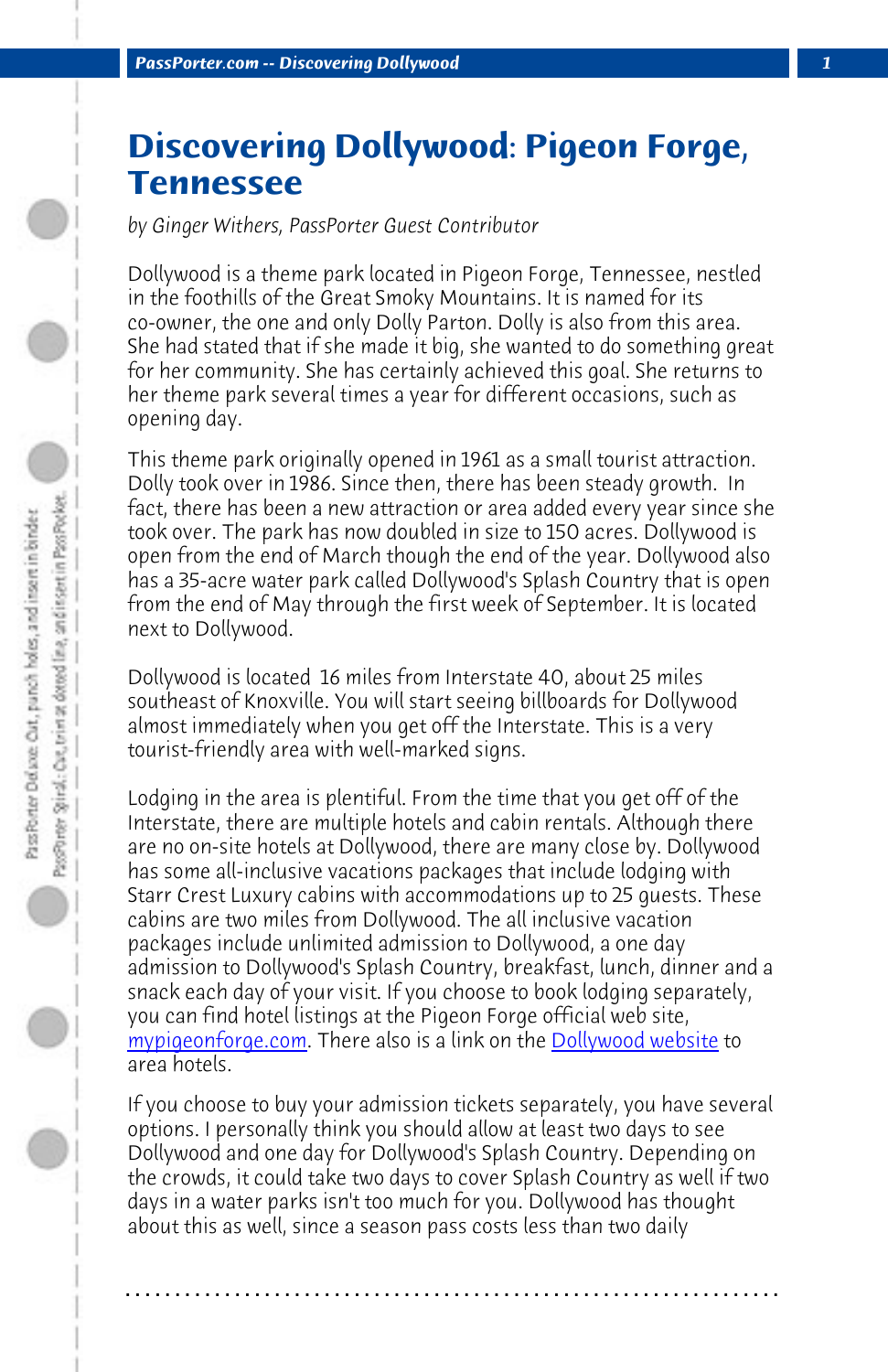admissions. There are many ticket options. Current prices for One Day Admission tickets are Regular (ages 12-59) \$55.90, Child (ages 4-11) \$44.70, and Senior (ages 60 & up) \$52.50. Under 4 is free. A season pass comes with extra privileges such as discounts at other attractions. Regular season passes are \$89, child \$76, and senior \$89. There also is a Gold Season Pass that comes with extra privileges that include but are not limited to, free parking, 20% discount off food and beverages, merchandise, accommodations during select times, and at the Dollywood Kennel. The ultimate season passes are the Super Passes, which includes Dollywood Splash Country. These passes may be Regular or Gold. One of the best features is if you buy a one-day ticket and decide you want a season pass, you can apply the cost of your admission ticket to a season pass.

There is another option - a Splash & Play ticket. This allows one person three days of unlimited admission to Dollywood and Dollywood Splash Country to be used within seven days of first use. This ticket does need to be purchased.before admission. The cost is Regular \$82.00, Child \$67.00. Any of these tickets can be purchased in advance to speed up admission to the parks.

Dollywood is arranged into ten different themed area. Each area has attractions and food options. The Showstreet, Rivertown Junction, Craftsmen's Valley, The Village, Country Fair, and Jukebox Junction areas reflect the historical eras and culture of East Tennessee. The Dreamland Forest and Adventures in Imagination areas explore Dolly Parton's life and imagination.

There is much more to Dollywood than just rides. Naturally, there are many live music shows, ranging from Dolly's relatives, gospel groups, street performers singing songs from the '50s and '60s, and full musical presentations including dancing and acrobatics.

Throughout the operating season, there are four different festivals. The first is the Festival of Nations. It is a four-week international celebration featuring entertainment and food vendors from several different countries scattered through the park. In the summer comes Kidfest, which is a seven- to eight-week celebration targeting children, although kids of all ages enjoy it. There are several entaining shows ranging from a comedy percussion show, to a magic show, bubble show with lasers and lighting effects, juggling, and a ventriloquist. There is also an interactive adventure called Star Trek Live based on the science fiction franchise.

There are a few characters roaming throught the park. Many of these are "animals" such as dogs, pigs, and bears, although there are a few

**. . . . . . . . . . . . . . . . . . . . . . . . . . . . . . . . . . . . . . . . . . . . . . . . . . . . . . . . . . . . . . . . . .**